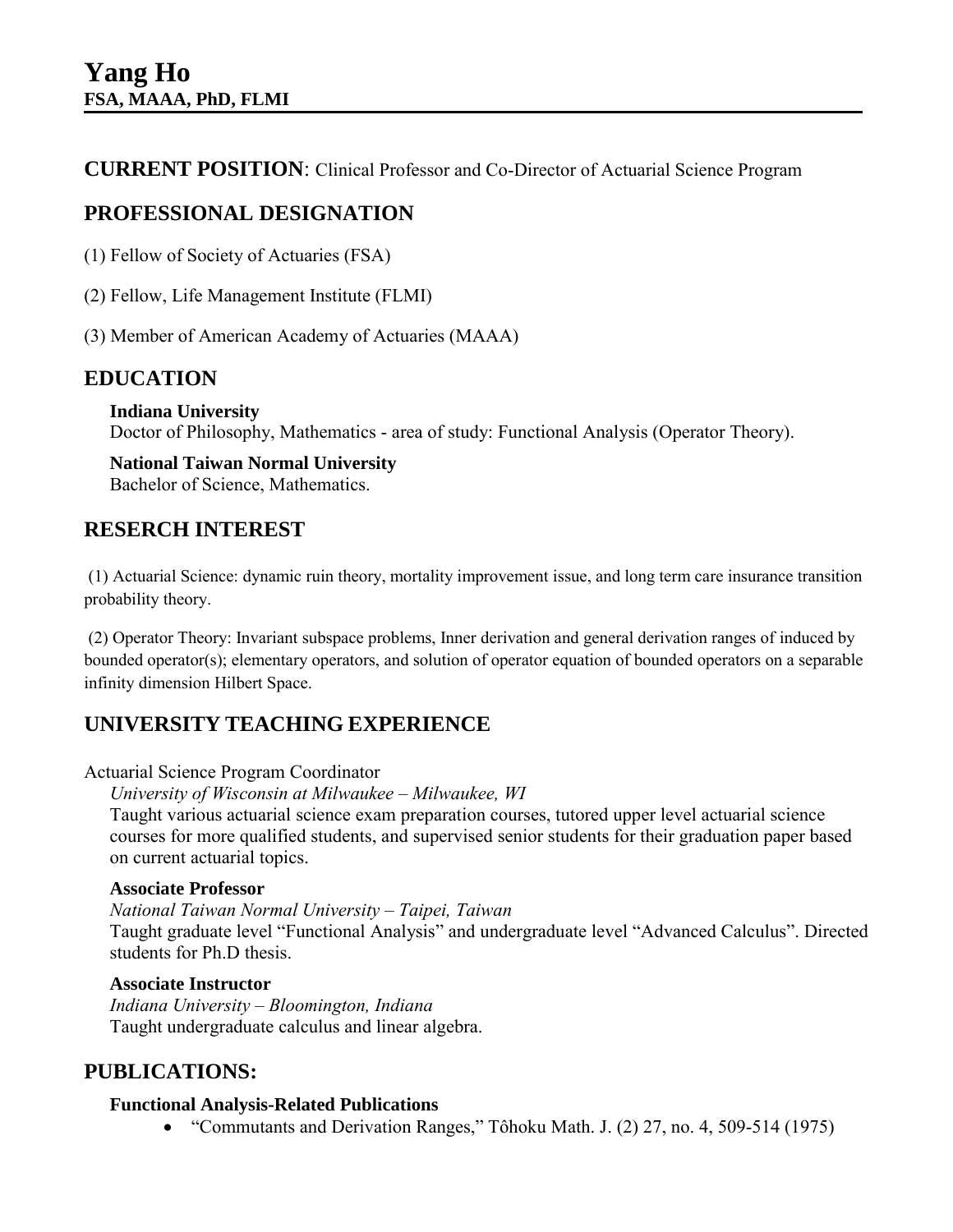- "Derivations on Hilbert-Schmidt Operators," Tamkang J. Math. 6, no. 2, 191-195 (1975)
- "A note on derivations," Bull. Inst. Math. Acad. Sinica 5, no. 1, 1-5 (1977)
- "A generalization of Jacobson's Lemma," Tamkang J. Math. 7, no. 2, 179-180 (1976)
- "On the Paper of H. W. Kim" (with Hu-Huiung Li), Taiwan Nat. Normal Univ. School Journal (1975)

#### **Actuarial Science -Related Publications**

 "A Primer on Some LTCI Pricing Challenges" Long Term Care Section, Society of Actuaries, April 2000 and October 2000

## **INDUSTRY ACTUARIAL EXPERIENCE**

### **Executive Director**

#### *Sun Life Financial – Brookfield, WI*

Supervised pricing and product development, reinsurance treaty negotiations, market expansion, and risk management functions for Reinsurance Division.

- Mentored actuaries on writing actuarial "Professional Development" papers to fulfill SOA Fellowship requirement
- Conducted actuarial recruiting and interviews

### **Vice President and Chief Actuary, Health Reinsurance**

*Transamerica Occidental Life Insurance Company – Charlotte, NC*  Directed pricing and product development, valuation and financial reporting, risk management, profit

management, and actuarial recruiting functions for Health Reinsurance unit.

- Managed and trained actuarial staff
- Conducted recruiting and interviews for actuarial staff
- Served as merge and acquisition leader

### **Vice President and Chief Actuary, Long Term Care Division**

*Transamerica Occidental Life Insurance Company – Kansas City, MO*  Directed pricing and product development, valuation and financial reporting, risk management, profit management, and actuarial recruiting functions for Long Term Care Division.

- Served as department head assumed full administrative responsibility, including budgeting, staff evaluation, and strategic and operational planning
- Managed and trained actuarial staff
- Recruited, interviewed, and made final hiring decision for staff actuaries

### **Actuarial Officer (Health and Life Divisions) and Chief Financial Actuary (Long Term Care Division)**

#### *Fortis Companies (Now Assurant Health) – Milwaukee, WI*

Managed pricing and product development, valuation and financial reporting, and actuarial recruiting support functions for health, life, and long term care business units.

- Taught actuarial exam review courses for actuarial students
- Conducted actuarial recruiting and interviews
- Managed and trained actuarial staff
- Acted as interim department head for Individual Health Actuarial Department
- Served as an actuarial exam administrator
- Served two years as SOA exam committee member

### **Manager, Individual Health Product Research and Development**

*Ohio National Life Insurance Company – Cincinnati, OH*